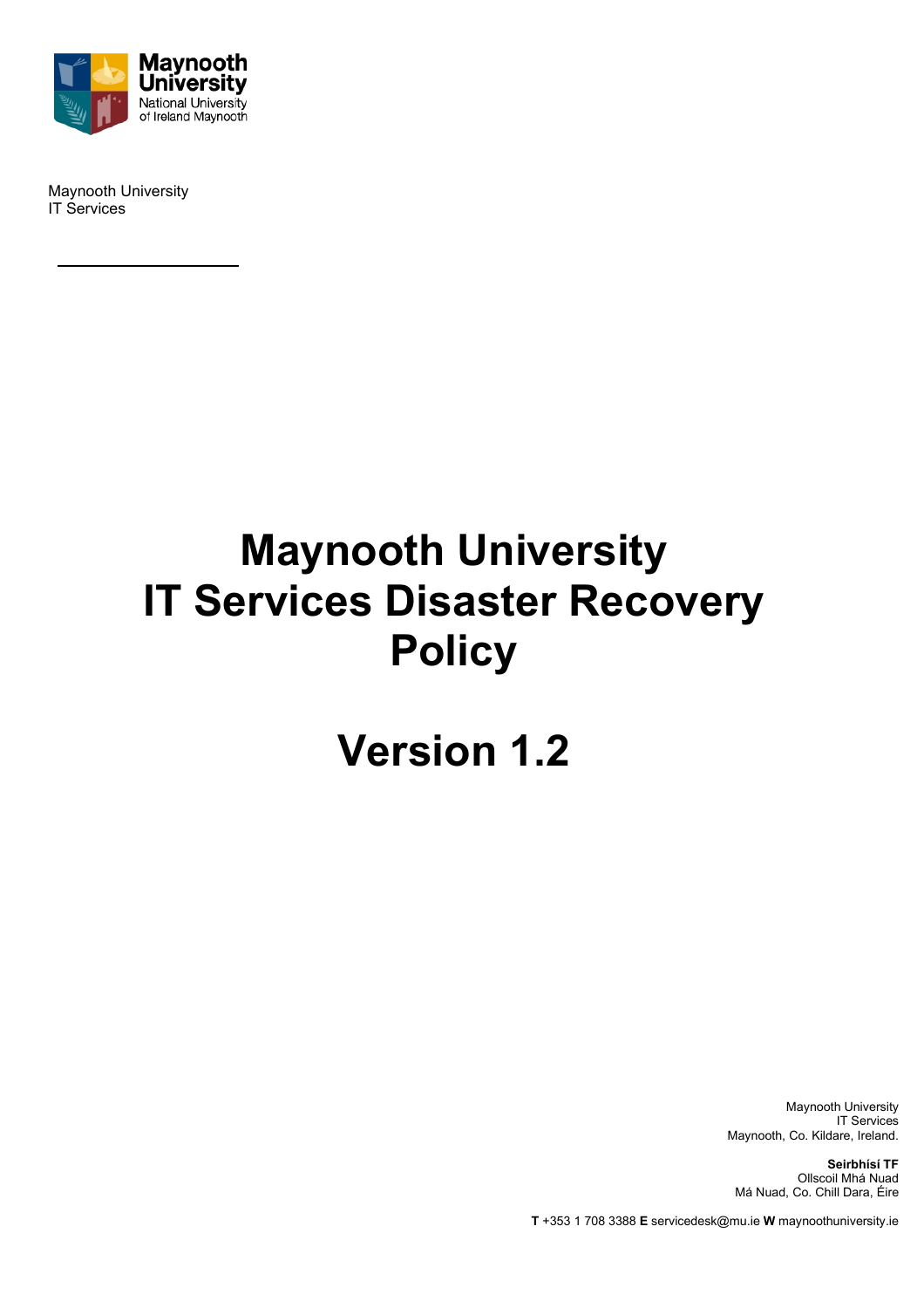## <span id="page-1-0"></span>**Revision Record**

| Author<br>Policy<br>Owner: | IT Services: Head if IT Operations                             |                  |  |  |  |
|----------------------------|----------------------------------------------------------------|------------------|--|--|--|
| Version 1.0                | Creation                                                       | 6 January 2020   |  |  |  |
| Version 1.1                | <b>Feedback from HEAnet</b>                                    | 9 June 2020      |  |  |  |
| Version 1.2 -              | Feedback and text incorporated in<br><b>MU Policy Template</b> | 15 June 2020     |  |  |  |
| Version 1.2                | Text approved following internal<br>review                     | 26 June 2020     |  |  |  |
| <b>Next Review Date:</b>   |                                                                | <b>June 2022</b> |  |  |  |

## <span id="page-1-1"></span>**Table of Contents**

| 1.   |                                                                                  |  |
|------|----------------------------------------------------------------------------------|--|
| 2.   |                                                                                  |  |
| 3.   |                                                                                  |  |
| 4.   |                                                                                  |  |
| 4.1  |                                                                                  |  |
| 4.2. |                                                                                  |  |
| 4.3. |                                                                                  |  |
| 4.4. |                                                                                  |  |
| 4.5. |                                                                                  |  |
| 4.6. |                                                                                  |  |
| 4.7. |                                                                                  |  |
| 4.8. |                                                                                  |  |
|      |                                                                                  |  |
| 5.   |                                                                                  |  |
| 5.1  |                                                                                  |  |
| 5.2. |                                                                                  |  |
| 5.3. |                                                                                  |  |
| 6.   |                                                                                  |  |
| 7.   | Appendix Two: Levels of Operational Importance Relevant to Disaster Recovery.  9 |  |
|      |                                                                                  |  |

## <span id="page-1-2"></span>**Relevant Information**

Maynooth University Strategic Plan IT Services Major Incident and Communications Plan 2017 IT Services DR Plan January 2020 IT Services Service Catalogue (DRAFT) Maynooth University Major Emergency Plan? IT Services Risk Register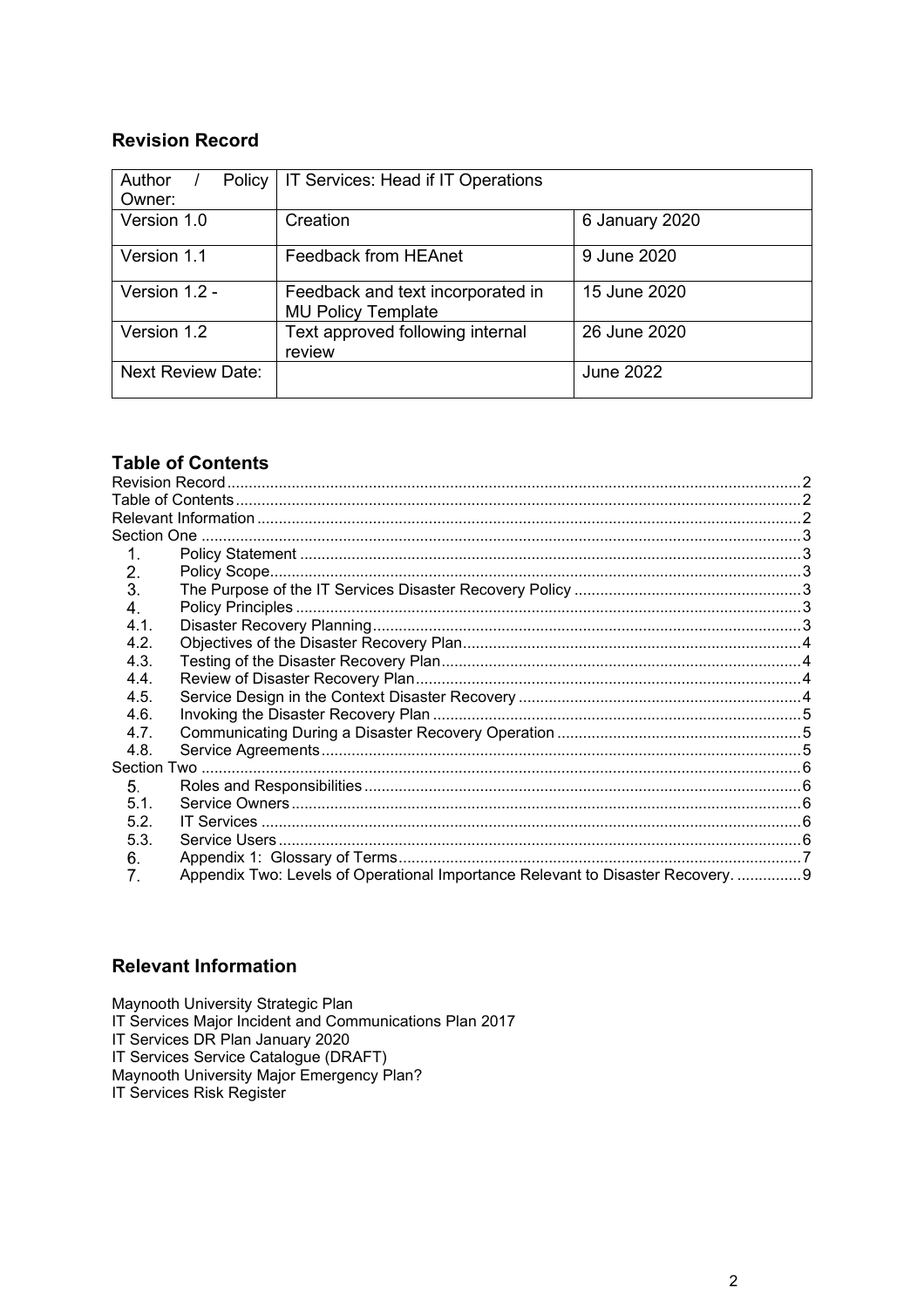## <span id="page-2-0"></span>**Section One**

## <span id="page-2-1"></span>**Policy Statement**

This policy provides a framework for the ongoing process of planning, developing and implementing disaster recovery management for services provided by IT Services.

For the purposes of this policy, a disaster is a serious incident that cannot be managed within the scope of IT Services' normal working operations.

## <span id="page-2-2"></span>**Policy Scope**

This policy applies to all services and systems hosted or managed by IT Services unless specifically excluded by a service level agreement. This policy will provide for:

- Disaster Recovery Plans created under this policy
- Risk Assessments and Business Impact Analyses conducted in support of this policy
- Disaster Recovery exercises to be conducted in support of this policy or an associated plan.
- The management of any activities concerned with the mitigation of the impact of an ongoing disaster incident.
- Communications in relation to any disaster recovery activity encompassed by this policy.

For the purposes of this policy, the term Disaster Recovery Plan may refer to a collection of any or all of the above-mentioned documents.

## <span id="page-2-3"></span>**The Purpose of the IT Services Disaster Recovery Policy**

The purpose of this policy is to provide for a process of planning and preparation to which will enable the restoration of all-important IT infrastructure and operations to a running state after an outage.

This management approach is implemented to minimise the impact of significant incidents on IT Services' services and to recover from the unavailability of systems and services to an acceptable level through a combination of responsive and recovery controls.

## <span id="page-2-4"></span>**Policy Principles**

#### <span id="page-2-5"></span>**4.1. Disaster Recovery Planning**

The Disaster Recovery Plan must be based on:

- A review of all services, to be reviewed annually and updated accordingly.
- Conducting risk assessments
- Conducting business impact analyses to determine:
- Maintaining and testing Disaster Recovery Objectives on an ongoing basis
- Provide for training on the Disaster Recovery Plan

These plans shall be made available in a convenient form for use by IT Services and shall be available to IT Services staff and periodically reviewed and updated. All documents will be available inside the IT Services Major Incident channel.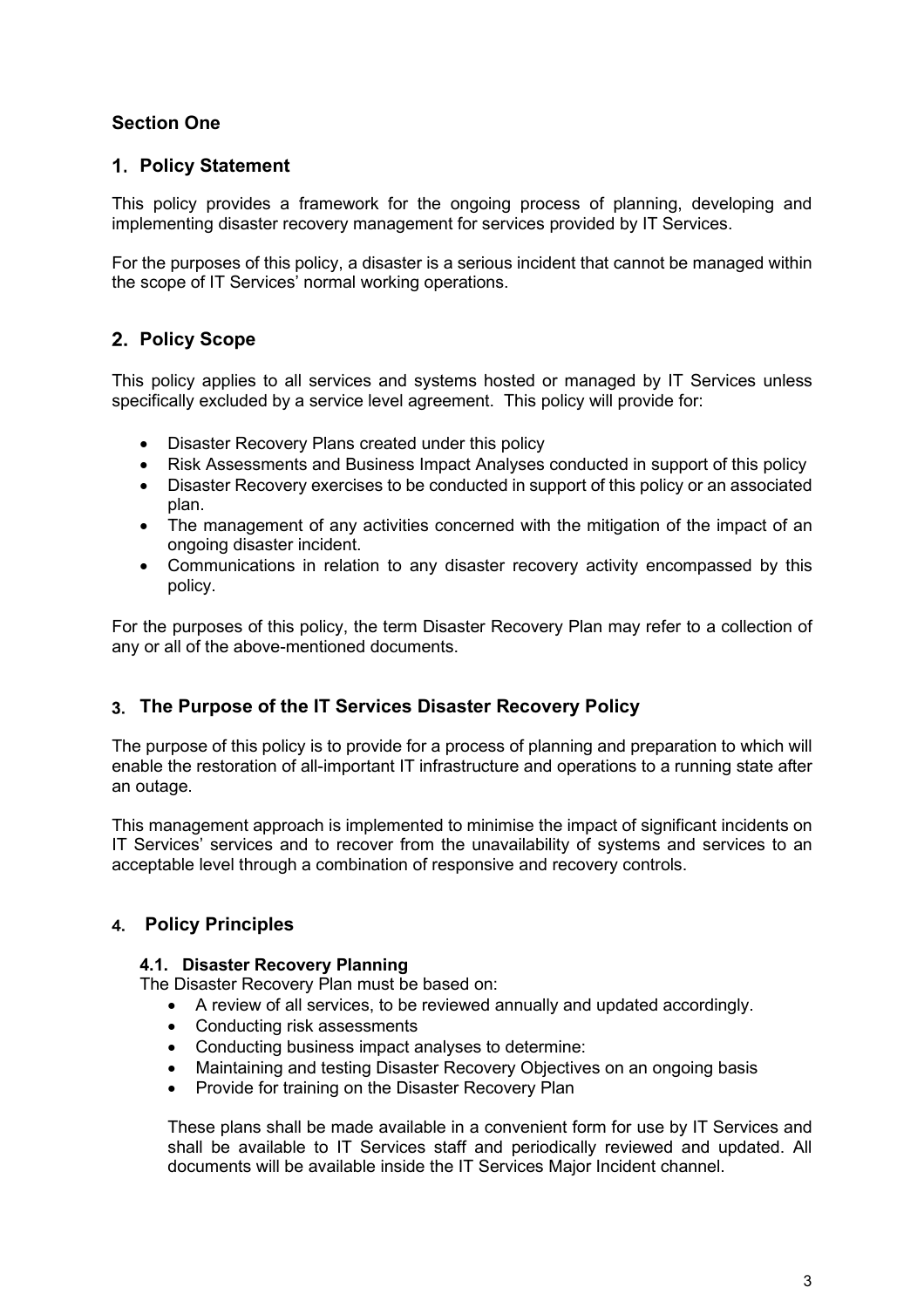#### <span id="page-3-0"></span>**4.2. Objectives of the Disaster Recovery Plan**

- The objectives of the Disaster Recovery Plan should include the following
	- o Establish operational control of the disaster
	- o Communicate with relevant parties impacted by the disaster
	- o Activate a specific recovery plan in relation to the disaster

#### <span id="page-3-1"></span>**4.3. Testing of the Disaster Recovery Plan**

The disaster recovery plan shall include a testing schedule to ensure

- o Baseline recovery capabilities and objectives can be met by the process
- $\circ$  Preparedness: All IT Services staff relevant to a disaster recovery operation are familiar with process
- o Established communication processes around disaster recovery are robust and fit for purpose

Records of tests carried out and lessons learned therefrom shall be retained.

#### <span id="page-3-2"></span>**4.4. Review of Disaster Recovery Plan**

The Disaster Recovery Plan shall be reviewed after each invocation and updated accordingly.

- o Any gaps between current and required capabilities for service recovery can be identified and acted upon
- o Any lessons learned from the test(s) shall be documented and actioned at the next review of the Disaster Recovery Plan

The Disaster Recovery Plan shall be reviewed at least once every 12 months if it has not been invoked in an intervening period.

#### <span id="page-3-3"></span>**4.5. Service Design in the Context Disaster Recovery**

It is neither economical nor practical to maintain fully redundant equipment and services in preparation for all potential disasters.

IT Services has in the main implemented cross data centre resilience, where a data centre has the capability to provide adequate operating services in case of the loss of a single data centre.

Disaster recovery is incorporated into the architecture of new systems that are deemed critical by the business. The recovery of a service is governed by the stated, agreed Recovery Time Objective (RTO) for each service and the level of criticality of each system (here referred to as Level).

The recoverability of a service is governed by the capabilities of the underlying systems in terms of resilience and redundancy and the time for recovery of the systems in the event that recovery is required.

Where services are provided as managed or hosted services, IT Services shall ensure that suppliers agree to have similarly suitable plans and contingencies in place to meet the criteria for the systems as in Appendix Two.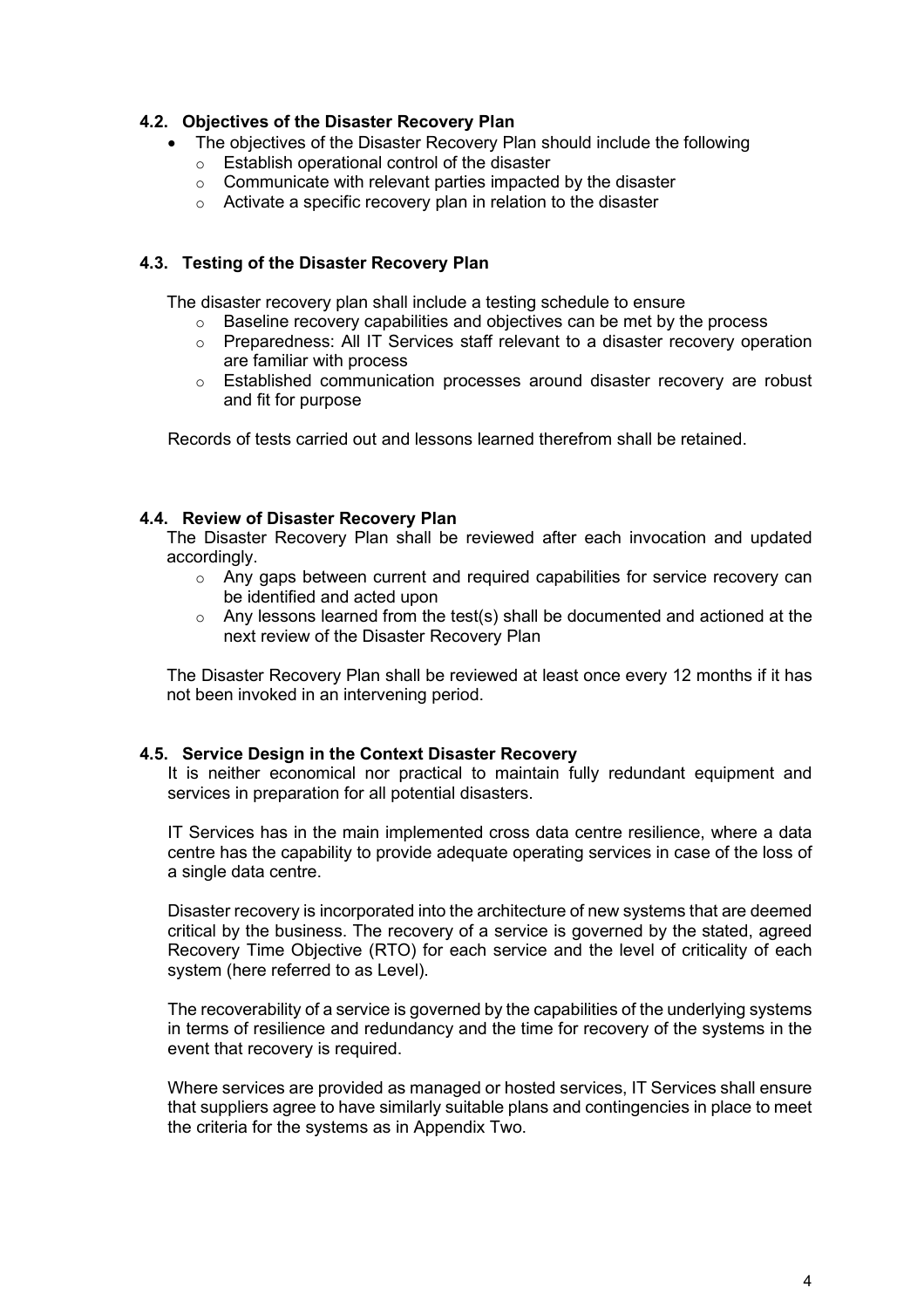#### <span id="page-4-0"></span>**4.6. Invoking the Disaster Recovery Plan**

The disaster recovery plan is invoked when

- A member of the IT Services management team requests the commencement of disaster recovery activities according to the IT Services Disaster Recovery Plan.
- If a mission critical level 1 service sustains a service outage which has lasted 24 hours or is determined as likely to do so. Disaster recovery levels are outlined in Appendix Two.

#### <span id="page-4-1"></span>**4.7. Communicating During a Disaster Recovery Operation**

In the event of a disaster recovery operation taking place, communications between IT Services and the University shall be carried out according to *the IT Services Major Incident and Communications Plan*. This provides for:

- **Major Incident Response Team** the IT Services staff working to address the problem
- **Major Incident Manager** an IT Services staff member leading the Major Incident Response Team.
- **Major Incident Coordinator** an IT Services staff member responsible for communications and keeping all stakeholders informed of developments (especially UE).
- **Communications Team** members of IT service working help the Major Incident Coordinator.

The form and method of the communications will be determined by the nature of the recovery operation and the communication methods available at the time, as provided for in the *IT Services Major Incident Communications Plan.*

#### <span id="page-4-2"></span>**4.8. Service Agreements**

All new services involving IT Services shall include provisions for disaster recovery operations.

Disaster Recovery provisions shall be incorporated into all existing services involving IT Services at their next review.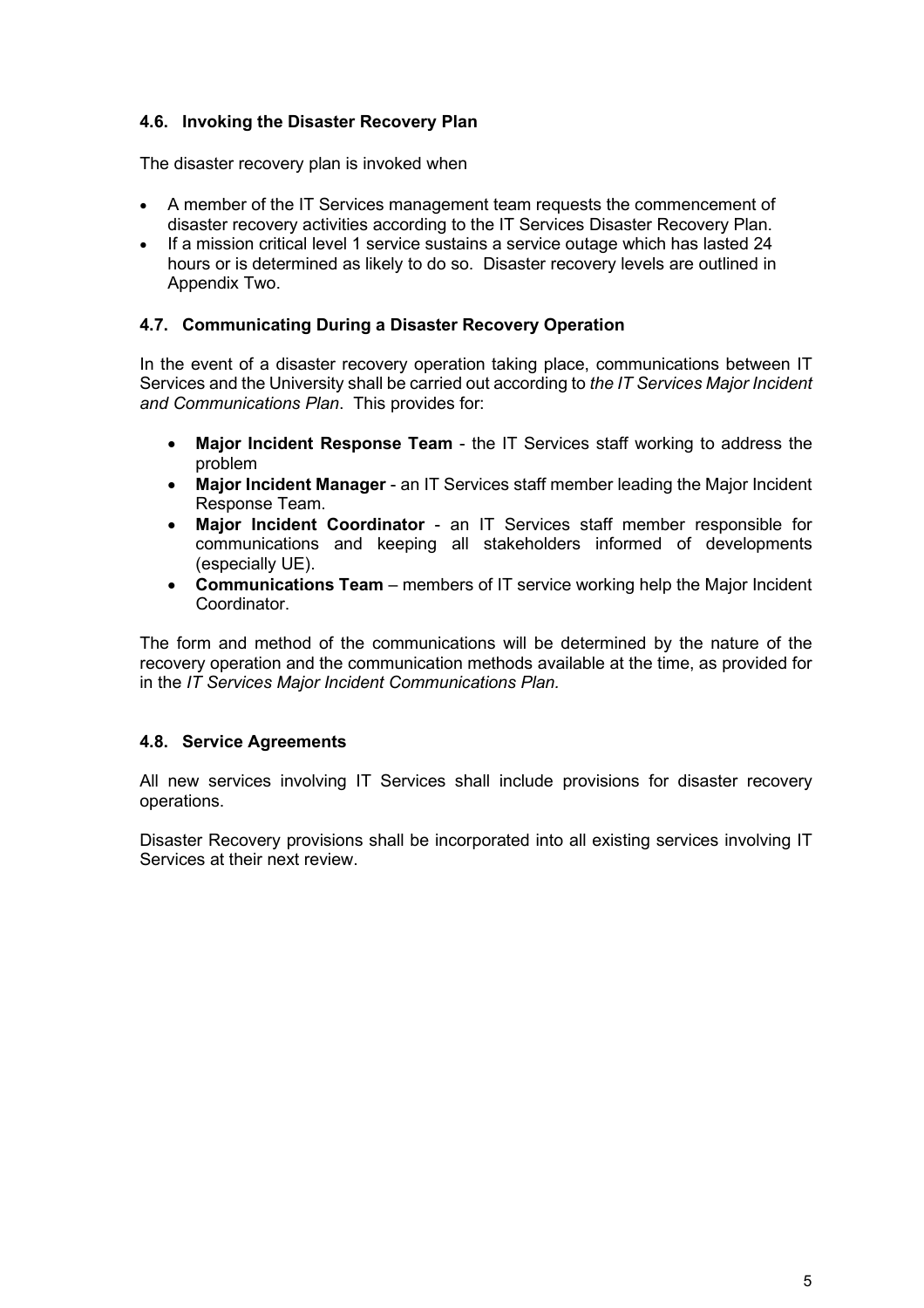## <span id="page-5-0"></span>**Section Two**

## <span id="page-5-1"></span>**Roles and Responsibilities**

### <span id="page-5-2"></span>**5.1. Service Owners**

The role of Service Owners is to actively engage with IT Services in the development of disaster recovery processes where they have resources hosted by IT Services.

- Promote and support the development of planning to avert potential disasters and risks to business continuity
- Support the development of enhanced IT resilience.

## <span id="page-5-3"></span>**5.2. IT Services**

The role of IT Services is to provide for and carry out disaster recovery planning by:

- Developing disaster recovery plans and reviewing them on an annual basis
- Classifying systems and services according to levels of operational importance in conjunction with the Service Owner relevant to disaster recovery as indicated in Appendix Two
- Maintaining an updated list of the owners and managers of all systems and services hosted and supported by IT Services
- Conducting risk assessments on existing and planned systems or services
- Managing relationships with other departments and partners in the context of IT Disaster Recovery
- Conducting disaster recovery tests
- Reviewing and updating all disaster recovery plans and related processes on an annual basis
- Ensuring that all IT Services staff and relevant partners receive the appropriate training on and awareness of this policy and any dependent plans and processes flowing from it
- Communicating with University Executive, Service Owners, Heads of Departments, and the University Community as appropriate
- Managing the testing of services in line with processes agreed with Service Owners and any relevant third parties.
- Defining the services to be included in the Disaster Recovery Plan and how that service is managed.
- Reviewing operational procedures after significant or major changes to underlying systems and services. This testing of the plan shall coincide with planned major upgrades.
- The Head of IT Operations shall ensure the collation, management and distribution of IT Services DR policy, plan and procedures. The relevant IT Service Managers and delegated systems administrators shall prepare and maintain procedures and plans as required under this policy.

#### <span id="page-5-4"></span>**5.3. Service Users**

Some employees of Maynooth University manage or administer systems or services hosted by IT Services. The role of such Service Users is to

- Engage with IT Services in the development of disaster recovery planning for the services they manage or operate
- Facilitate the conducting of risk assessments and disaster recovery tests
- Co-operate with and assist IT Services in any disaster recovery activity.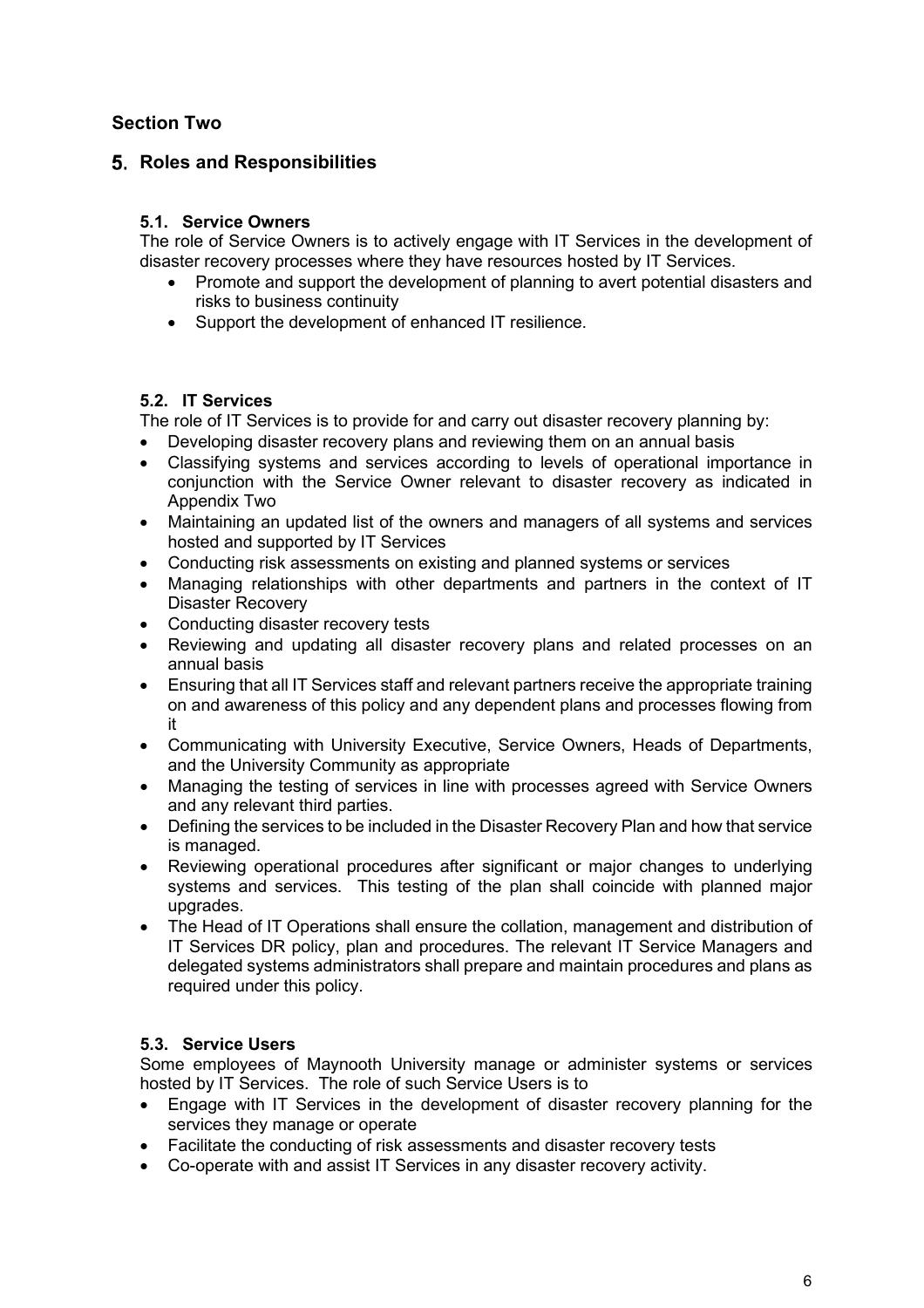## <span id="page-6-0"></span>**Appendix 1: Glossary of Terms**

| The following definitions are based on the ITIL Glossary of Terms at |                                                                                                              |  |  |  |
|----------------------------------------------------------------------|--------------------------------------------------------------------------------------------------------------|--|--|--|
|                                                                      | https://www.axelos.com/corporate/media/files/glossaries/itil 2011 glossary gb-v1-0.pdf                       |  |  |  |
|                                                                      |                                                                                                              |  |  |  |
| <b>Active Monitoring</b>                                             | Monitoring of a configuration item or an IT service                                                          |  |  |  |
|                                                                      | that uses automated regular checks to discover                                                               |  |  |  |
|                                                                      | the current status.                                                                                          |  |  |  |
| Asset                                                                | Any resource or capability.                                                                                  |  |  |  |
| <b>Business Continuity</b>                                           | The process of getting the entire business back up                                                           |  |  |  |
|                                                                      | and running after a crisis.                                                                                  |  |  |  |
| <b>Business Impact Analysis</b>                                      | Business impact analysis is the activity in business                                                         |  |  |  |
|                                                                      | continuity management that identifies vital                                                                  |  |  |  |
|                                                                      | business functions and their dependencies. These<br>dependencies may include suppliers, people, other        |  |  |  |
|                                                                      | business processes, IT services etc. Business                                                                |  |  |  |
|                                                                      | impact analysis defines the recovery requirements                                                            |  |  |  |
|                                                                      | for IT services. These requirements include                                                                  |  |  |  |
|                                                                      | recovery time objectives, recovery point objectives                                                          |  |  |  |
|                                                                      | and minimum service level targets for each IT                                                                |  |  |  |
|                                                                      | Service                                                                                                      |  |  |  |
| <b>Critical Success Factor (CSF)</b>                                 | Something that must happen if an IT service,                                                                 |  |  |  |
|                                                                      | process, plan, project or other activity is to                                                               |  |  |  |
|                                                                      | succeed. Key performance indicators are used to                                                              |  |  |  |
|                                                                      | measure the achievement of each critical success                                                             |  |  |  |
|                                                                      | factor.                                                                                                      |  |  |  |
| <b>Disaster Recovery</b>                                             | The process of getting all important IT                                                                      |  |  |  |
|                                                                      | infrastructure and operations up and running after                                                           |  |  |  |
|                                                                      | an outage i.e. hardware or power.                                                                            |  |  |  |
| <b>Mission Critical Status</b>                                       |                                                                                                              |  |  |  |
| Passive Monitoring                                                   | Monitoring of a configuration item, an IT service or<br>a process that relies on an alert or notification to |  |  |  |
|                                                                      | discover the current status.                                                                                 |  |  |  |
| <b>Process</b>                                                       | A structured set of activities designed to                                                                   |  |  |  |
|                                                                      | accomplish a specific objective.                                                                             |  |  |  |
| <b>Recovery Time Objective</b>                                       | The maximum time allowed for the recovery of an                                                              |  |  |  |
|                                                                      | IT service following an interruption.                                                                        |  |  |  |
| Redundancy                                                           | Use of one or more additional configuration items                                                            |  |  |  |
|                                                                      | to provide fault tolerance. The term also has a                                                              |  |  |  |
|                                                                      | generic meaning of obsolescence, or no longer                                                                |  |  |  |
|                                                                      | needed.                                                                                                      |  |  |  |
| Resilience                                                           | The ability of an IT service or other configuration                                                          |  |  |  |
|                                                                      | item to resist failure or to recover in                                                                      |  |  |  |
|                                                                      | a timely manner following a failure.                                                                         |  |  |  |
| <b>Risk</b>                                                          | A possible event that could cause harm or loss or                                                            |  |  |  |
|                                                                      | affect the ability to achieve objectives. A risk is                                                          |  |  |  |
|                                                                      | measured by the probability of a threat, the                                                                 |  |  |  |
|                                                                      | vulnerability of the asset to that threat, and the<br>impact it would have if it occurred. Risk can also     |  |  |  |
|                                                                      | be defined as uncertainty of outcome and can be                                                              |  |  |  |
|                                                                      | used in the context of measuring the probability of                                                          |  |  |  |
|                                                                      | positive outcomes as well as negative outcomes.                                                              |  |  |  |
| <b>Risk Assessment</b>                                               | The initial steps of risk management: analysing the                                                          |  |  |  |
|                                                                      | value of assets to the business, identifying threats                                                         |  |  |  |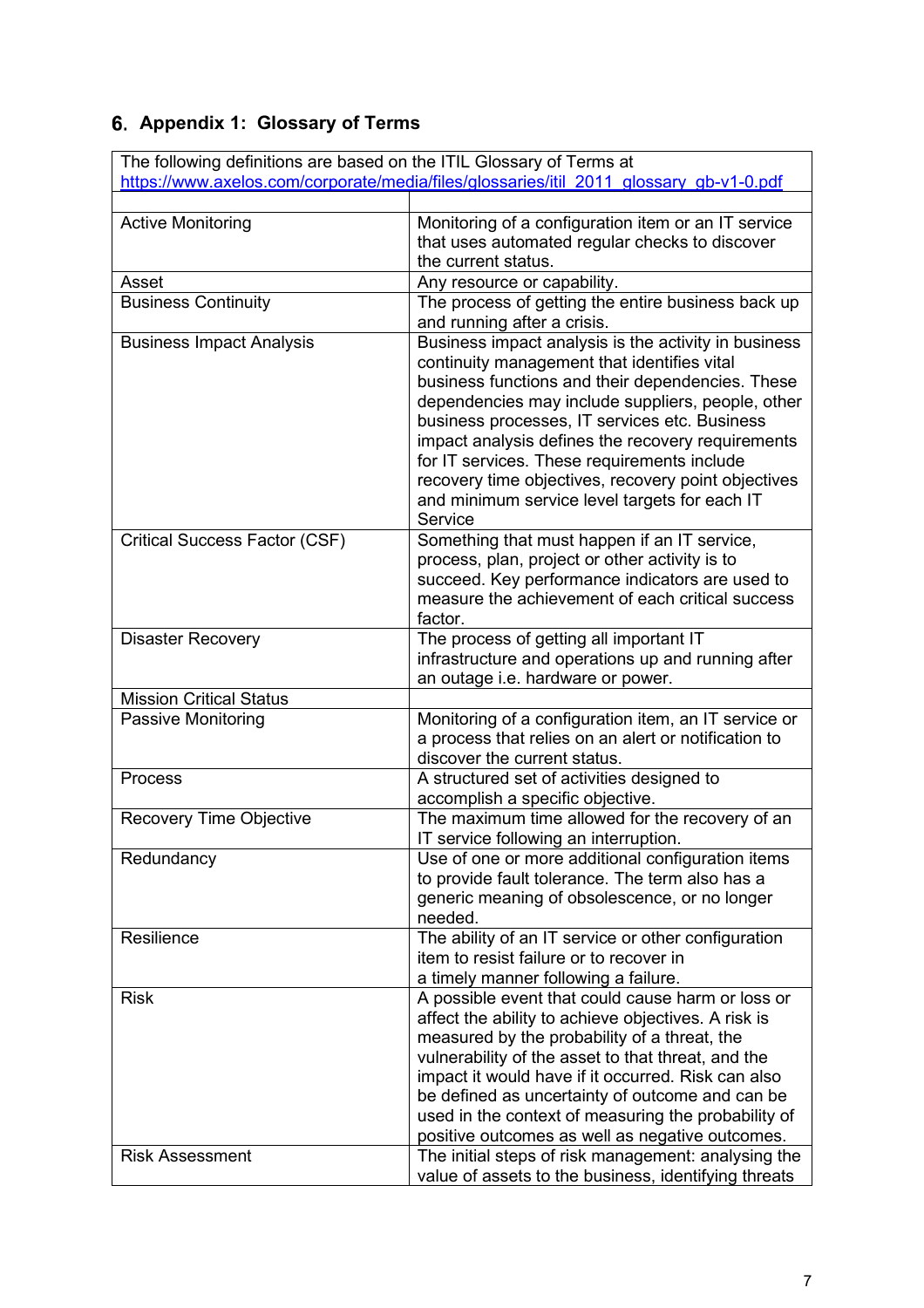|                               | to those assets, and evaluating how vulnerable<br>each asset is to those threats. Risk assessment<br>can be quantitative (based on numerical data) or<br>qualitative.                                                                                                                                                       |  |
|-------------------------------|-----------------------------------------------------------------------------------------------------------------------------------------------------------------------------------------------------------------------------------------------------------------------------------------------------------------------------|--|
| Service Level Agreement (SLA) | An agreement between an IT service provider<br>and a customer. A service level agreement<br>describes the IT service, documents service level<br>targets, and specifies the responsibilities of the IT<br>service provider and the customer. A single<br>agreement may cover multiple IT services or<br>multiple customers. |  |
| <b>Service Owner</b>          | A role responsible for managing one or more<br>services throughout their entire<br>lifecycle. Service owners are instrumental in the<br>development of service strategy and are<br>responsible for<br>the content of the service portfolio.                                                                                 |  |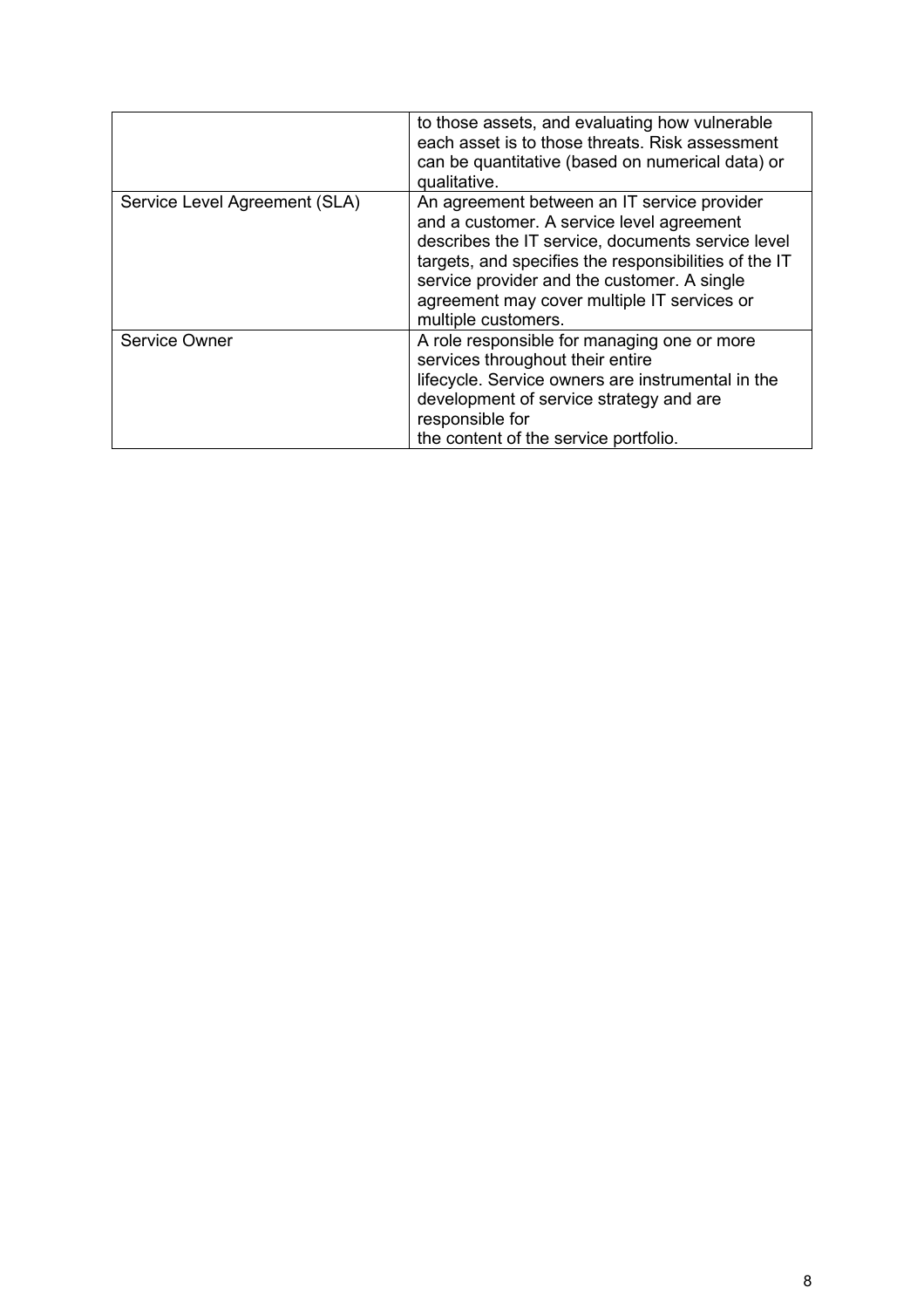#### <span id="page-8-0"></span>**Appendix Two: Levels of Operational Importance Relevant to Disaster Recovery.**

For services provided by IT Services, the following levels of disaster recovery capability apply:

| <b>Disaster</b><br><b>Recovery</b><br>(ITIL industry standard names)                                                                                                                                                                                                                             |                        | <b>Level Recovery</b><br>Objective (RTO) | <b>TimeService</b><br><b>Recovery</b><br><b>Strategy</b>                                                                                                                                                                                  |
|--------------------------------------------------------------------------------------------------------------------------------------------------------------------------------------------------------------------------------------------------------------------------------------------------|------------------------|------------------------------------------|-------------------------------------------------------------------------------------------------------------------------------------------------------------------------------------------------------------------------------------------|
| Level 0 - Mission Critical                                                                                                                                                                                                                                                                       | $\overline{\text{MC}}$ | $<$ 24 hours                             | <b>Active/Active</b>                                                                                                                                                                                                                      |
| A mission critical service requires<br>continuous availability. Breaks in these<br>intolerable<br>services<br>are<br>and<br>immediately cause damage to MU.                                                                                                                                      |                        |                                          | A service is run on a<br>primary and<br>secondary server<br>simultaneously with<br>load balancing.<br>If the primary server<br>fails, the secondary<br>server carries the<br>entire service until<br>recovery operations<br>are complete. |
| Level 1 - Business Critical                                                                                                                                                                                                                                                                      | L1                     | 24 hours (next day)                      | <b>Active /Active</b>                                                                                                                                                                                                                     |
| business-critical level<br>A<br>$\mathbf 1$<br>service<br>requires continuous availability, though<br>short breaks<br>in<br>service<br>are<br>not<br>catastrophic. Availability required for<br>effective business operation.                                                                    |                        |                                          |                                                                                                                                                                                                                                           |
| Level 2 - Business Operational                                                                                                                                                                                                                                                                   | L2                     | Within 48 hours                          | <b>Active /Passive</b>                                                                                                                                                                                                                    |
| efficient<br>Contributing<br>to<br>business<br>operation but out of direct line of service<br>Business operational<br>customer.<br>to<br>services contribute to the effective<br>running of the company but are out of<br>the direct line of service to customers.                               |                        |                                          | A service is run on a<br>primary server with a<br>secondary server in<br>reserve which only<br>engages if the primary<br>server fails.                                                                                                    |
| Level-3 - Administrative Services                                                                                                                                                                                                                                                                | L <sub>3</sub>         | Within 3 days                            | Active/Passive                                                                                                                                                                                                                            |
| <b>Services</b><br>the<br>level<br>office<br>οf<br><b>on</b><br>productivity tools, required for business<br>to operate. Failures are undesirable but<br>do not affect customers and can be<br>tolerated a little more. Cannot justify<br>extreme additional expenses for higher<br>availability |                        |                                          |                                                                                                                                                                                                                                           |

The assets and the systems associated with each particular service shall be identified and clearly defined. The owner for each service shall be assigned and the details of this responsibility documented. This information shall be reviewed and updated at least once per year.

Standard appropriate maintenance contracts for critical components shall be in place.

For each service, the following data shall be maintained by the relevant IT Services Manager.